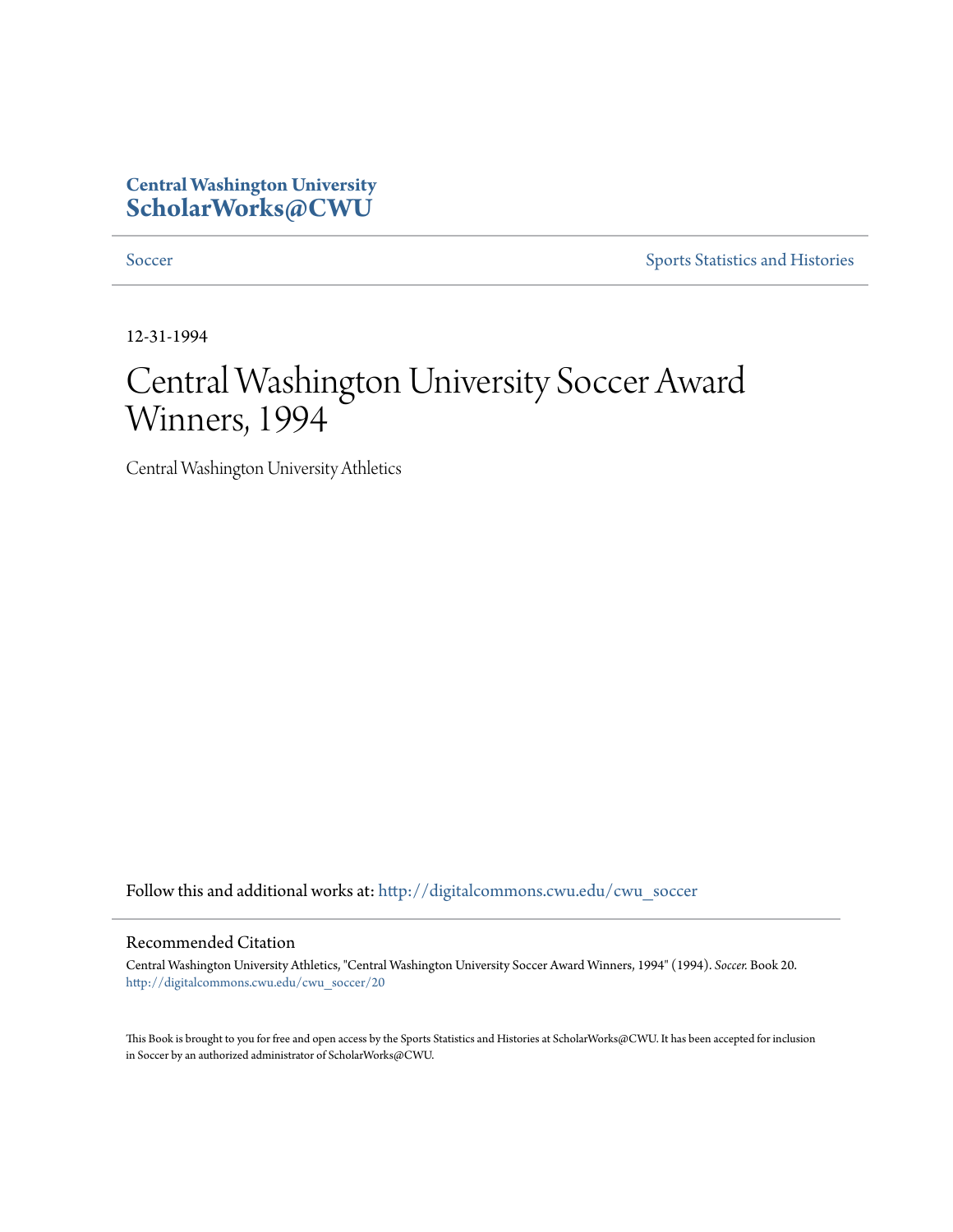#### Award Winners

| Captain       | Erik Hildebrand, Nate Nelson |  |  | Inspirational John Maloney |                 |
|---------------|------------------------------|--|--|----------------------------|-----------------|
| Most Improved | Scott McDermott              |  |  | MVP Erik Hildebrand        |                 |
| Top Newcomer  | Nate Sabari Coaches Award    |  |  |                            | Scott McDermott |

Letter winners - Erik Hildreband (3), Slade Murphy (2), Matt Morton (2), Scott Rea (2), Jay Gile (2), Patrick Jenkins (2), Paul George (2), Nate Nelson (2), Tony Graff (2), Mark Henson (2), J.P. Reck, Nick Reep, Brian Person, Nate Sabari, Jason Timm, Cris Fastrup, Dave Pidgeon, Scott McDermott...

Pacific Northwest Athletic Conference

|                      |   | League   |    |                  |    |    |    | All |    |    |    |    |    |  |
|----------------------|---|----------|----|------------------|----|----|----|-----|----|----|----|----|----|--|
|                      | W | L        |    | Pts              | GF | GA | W  | L   |    | GF | GA |    |    |  |
| Simon Fraser 8       |   |          |    | 25               | 30 | b  | 13 | b   |    | 46 | 22 |    |    |  |
| Seattle 7            |   | $\theta$ | 21 | 23               | 11 | 13 | 9  |     | 45 | 35 |    |    |    |  |
| Evergreen State      |   | 5        | 5  | $\boldsymbol{0}$ | 15 | 13 | 25 | 10  | 10 |    | 29 | 50 |    |  |
| Central Washington 4 |   |          | 5. |                  | 13 | 18 | 12 |     |    |    | 32 | 25 |    |  |
| Puget Sound 3        |   |          | 0  | 9                | 17 | 24 | 11 | q   | 0  | 40 | 38 |    |    |  |
| Western Washington   |   |          |    | 8                |    | 3  |    | 30  |    | 13 |    |    | 50 |  |

Conference Playoffs: Nov. 2 - Evergreen State 0 at Seattle 3. Nov. 5 - Seattle 0 at Simon Fraser 4. Regional Playoffs at Tacoma : Nov. 10 - Simon Fraser 5, Westminster 0; Pacific Lutheran 4, Concordia 3. Nov. 12 - Simon Fraser 1, Pacific Lutheran 0. NAIA Nationals at Mobile, Ala.: Nov. 21 - Simon Fraser 1, Bellhaven, MS. 0. Nov. 22 - West Virginia Wesleyan 1, Simon Fraser 0.

PNWAC All-Stars: First Team - Erik Hildebrand (Forward), Nate Nelson (Defender), Tony Graff (Goal Keeper). Honorable Mention - Pat Jenkins (defender). NAIA PNW Region: Erik Hildebrand (forward). All-Americans: Honorable Mention - Erik Hildebrand (Forward).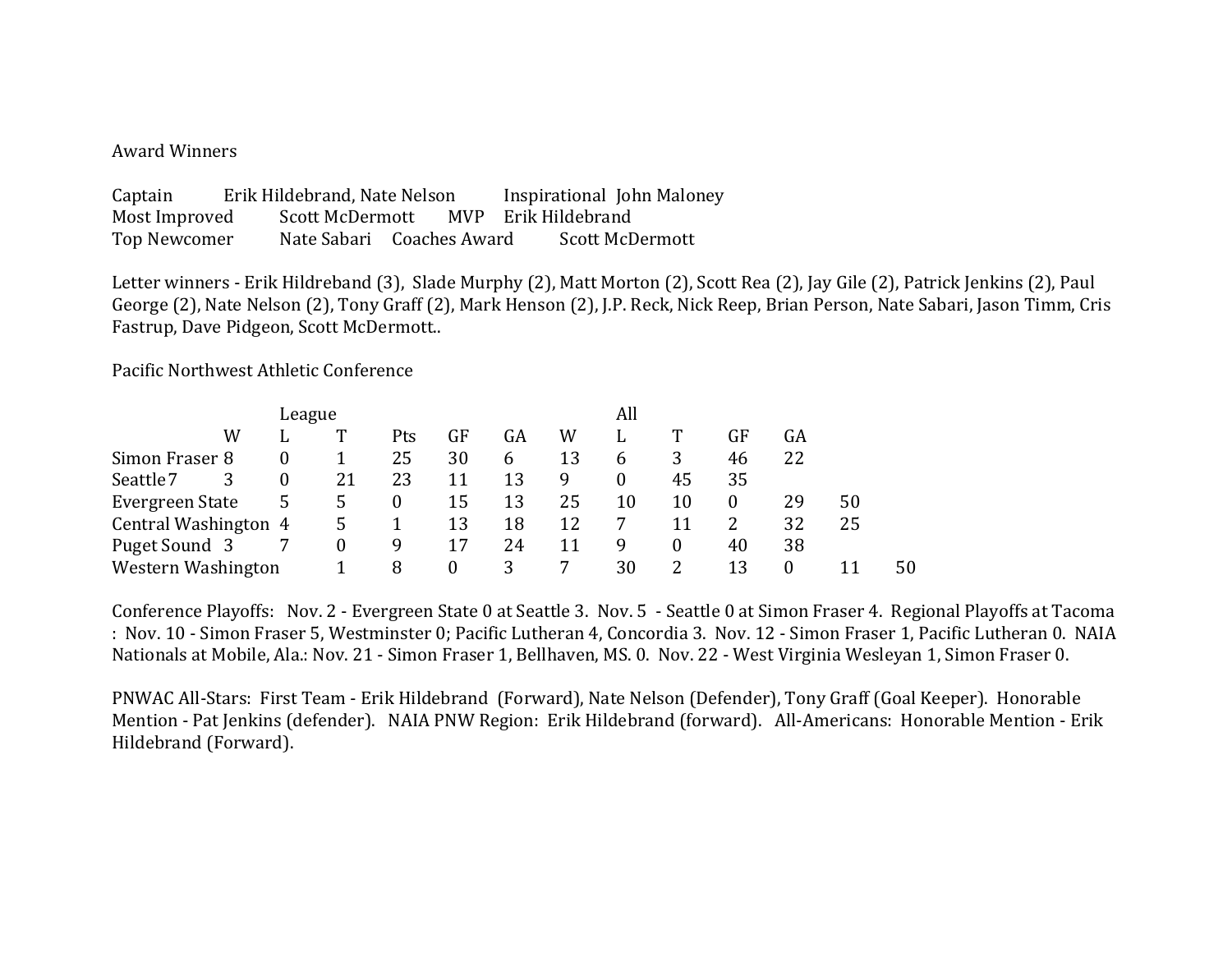PNWAC Statistical Leaders: Scoring Leaders (GM-G-A-Pts-Avg.) - 1. Erik Hildebrand, CWU, 20-12-6-30-1.50. Goalkeeping (GM-GAA) - 1. Tony Graff, CWU, 15-1239-1.09.

### WOMEN

#### **AWARD WINNERS**

Captain Neil, Estby, Moffat Inspirational Renee Lutz MVP Darcy Neil Most Improved Mandy Kiblinger

Letter winners - Timary Estby (4), Rondi Becker (4), Erin Hamilton (3), Nicole Walbaum (3), Darcy Neil (3), Amanda Frazier (2), Jennifer Murphy (2), Amy Roth (2), Kerry Moffat (2), Dawn Green (2), Sondra Ake (2), Liz Shoemaker (2), Julie Olsen (2), Lisa Dale, Abby Hovsepian, Mandy Kiblinger, Renee Lutz, Erica Miller, Tiffany Rutter, Holly Smith, Kerry Trabont, Carri Wullner.

### Pacific Northwest Athletic Conference

|                      |   | League |                |    |    |    |    | All |    |    |    |    |
|----------------------|---|--------|----------------|----|----|----|----|-----|----|----|----|----|
|                      | W |        | Pts            | GF | GA | W  |    | т   | GF | GA |    |    |
| Simon Fraser 7       |   |        | 22             | 21 | 11 | 12 |    | 3   | 38 | 19 |    |    |
| Puget Sound 6        |   |        | 20             | 21 | 8  | 9  | q  | 3   | 35 | 26 |    |    |
| Western Washington   |   | 5      | 4              |    | 16 | 20 | 12 | 11  | 8  |    | 43 | 26 |
| Central Washington 3 |   | 3      | 4              | 13 | 12 | 12 | 6  | 5   | 4  | 20 | 16 |    |
| Seattle 3            |   | 11     | 12             | 13 | 8  | 5  | 6  | 31  | 15 |    |    |    |
| Evergreen State      |   | 9      | $\overline{0}$ | 3  | 3  | 34 |    |     |    | g  | 66 |    |

Conference Playoffs: Nov. 2 - Western Washington 2 at Puget Sound 2 (WWU won shootout, 4-3). Nov. 5 - Western Washington 3 at Simon Fraser 1. NAIA West Regional at Santa Barbara, CA: Nov. 11 - Willamette 1, Westerm Washington 0 (ot); Westmont 1, Simon Fraser 0. Nov. 13 - Westmont 3, Willamette 1.